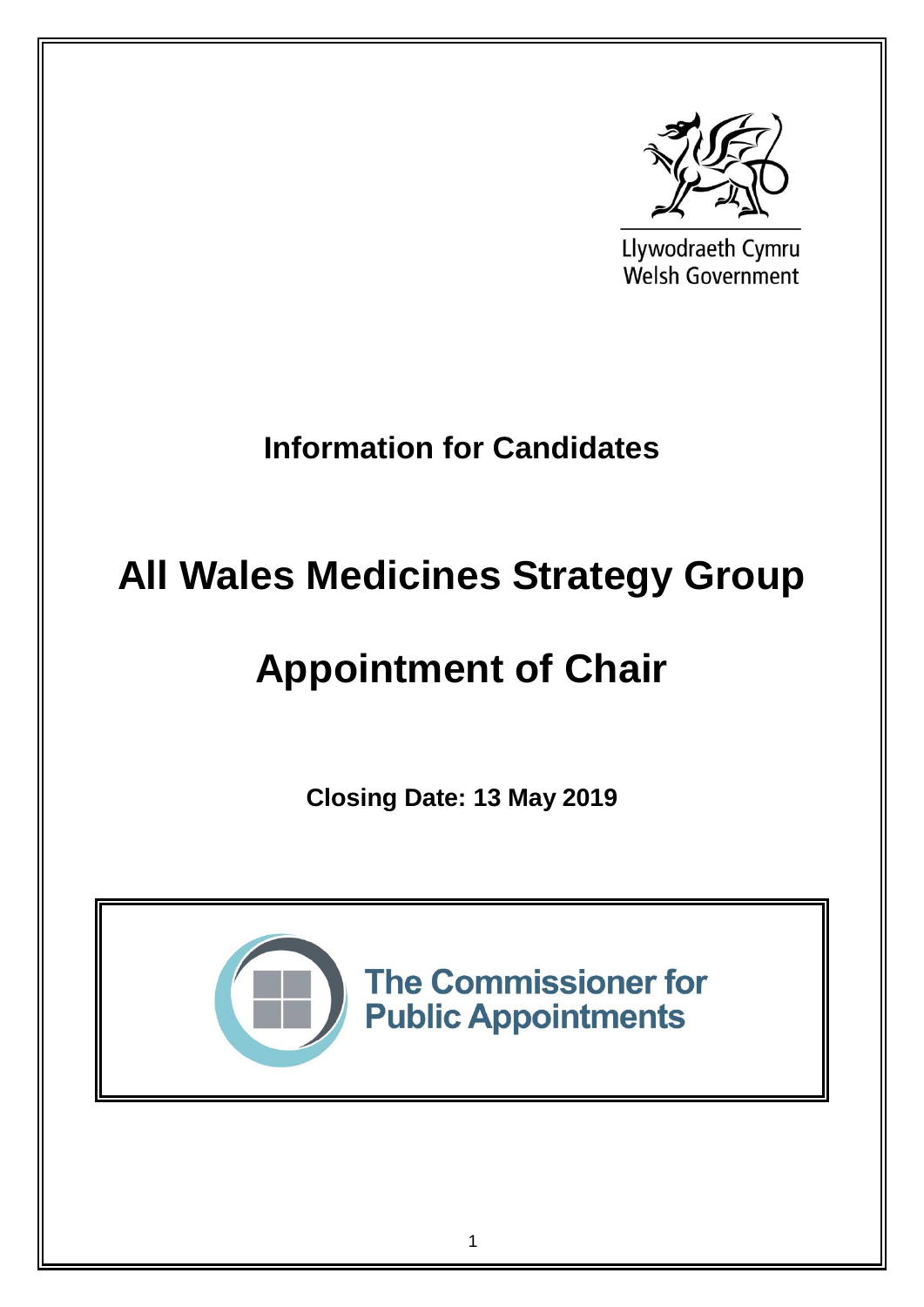# **Contents**

**Making an Application**

**Annex A: The role of Chair**

**Annex B: Role and responsibilities of AWMSG**

**Annex C: The selection process**

**Annex D: List of AMSG Membership**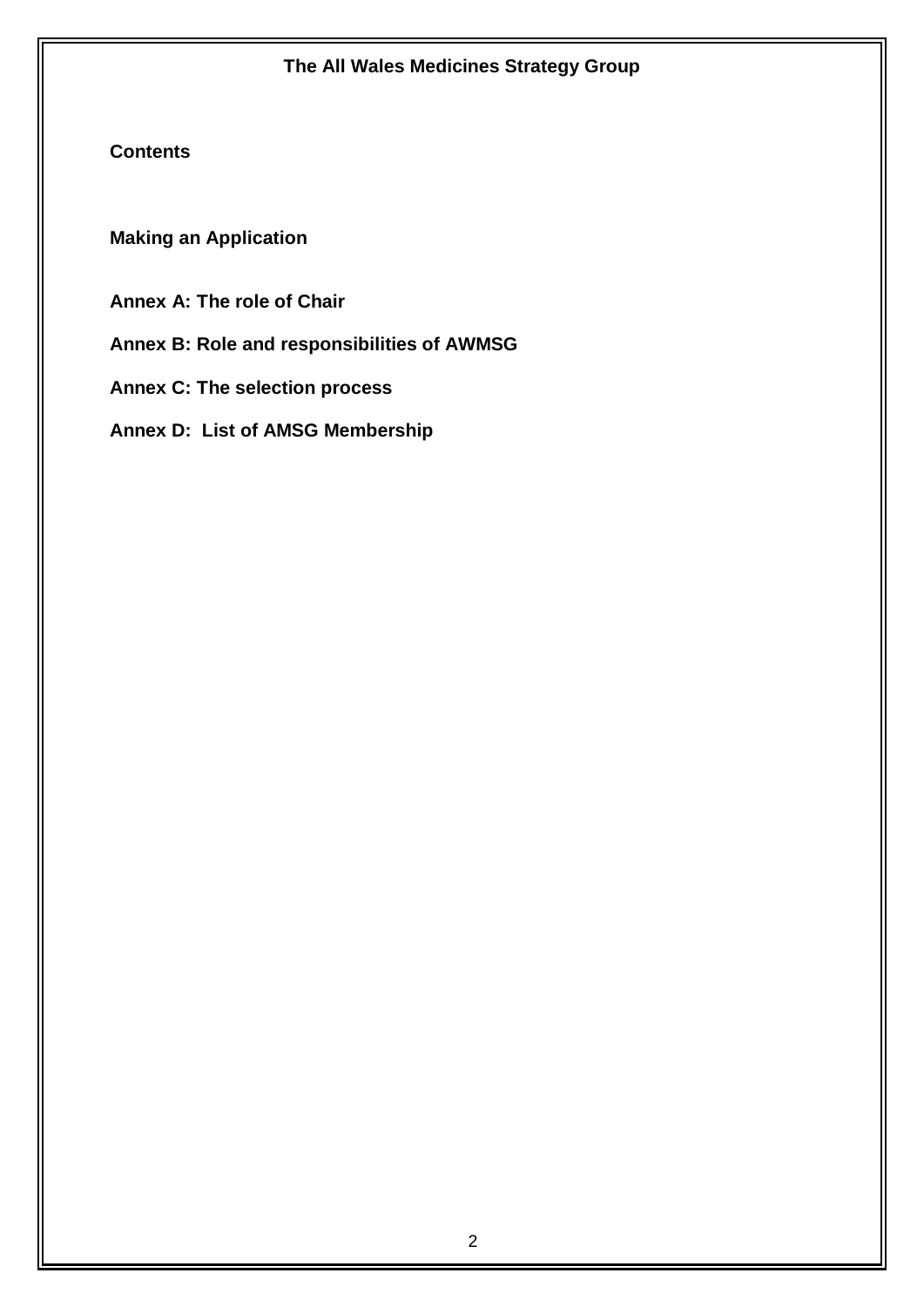#### **Making an application**

Thank you for your interest in the appointment of Chair to the All Wales Medicines Strategy Group (AWMSG). The new Chair will play a key role in shaping the medicine management agenda in Wales, implementing AWMSG's prescribing strategy, and provide strategic direction to the NHS in Wales and all key stakeholders.

The attached Annexes provide details on the role of the Chair and the person specification, the role and responsibilities of the All Wales Medicines Strategy Group (AWMSG) and the selection process.

To make an application please visit the Welsh Government's website: [https://cymru](https://cymru-wales.tal.net/vx/lang-en-GB/mobile-0/appcentre-3/brand-2/candidate/jobboard/vacancy/7/adv/)[wales.tal.net/vx/lang-en-GB/mobile-0/appcentre-3/brand-](https://cymru-wales.tal.net/vx/lang-en-GB/mobile-0/appcentre-3/brand-2/candidate/jobboard/vacancy/7/adv/)[2/candidate/jobboard/vacancy/7/adv/.](https://cymru-wales.tal.net/vx/lang-en-GB/mobile-0/appcentre-3/brand-2/candidate/jobboard/vacancy/7/adv/)

To apply for this role, click on the vacancy and click on 'Apply' at the bottom left hand corner. The first time you apply for a post, you will need to complete a registration form for the online application system. You will only need to register once, and you will be able to keep yourself updated on the progress of your application, and any other applications you make, via your registered account.

Once you've registered, you'll be able to access the application form. To apply you will need to upload a personal statement and CV to the 'Reasons for applying' section of the online application form.

#### **Personal Statement**

The personal statement is your opportunity to demonstrate how you meet each of the criteria set out in the person specification. You should aim to provide examples that demonstrate how your knowledge and experience matches each of the criteria, and which describe what your role was in achieving a specific result. Providing separate paragraphs in relation to each criterion is common practice.

Please limit your personal statement to two pages. Your application may be rejected if you exceed this limit.

# **CV**

Please ensure your CV includes brief details of your current or most recent post and the dates you occupied this role. Please identify any past or present Ministerial appointments.

#### **Indicative timetable**

| Closing date: | 13 May 2019  |
|---------------|--------------|
| Shortlisting: | 16 May 2019  |
| Interviews:   | 20 June 2019 |

#### **Diversity Statement**

The Welsh Government believes that public bodies should have board members who reflect Welsh society - people from all walks of life - to help them understand people's needs and make better decisions. This is why the Welsh Government is encouraging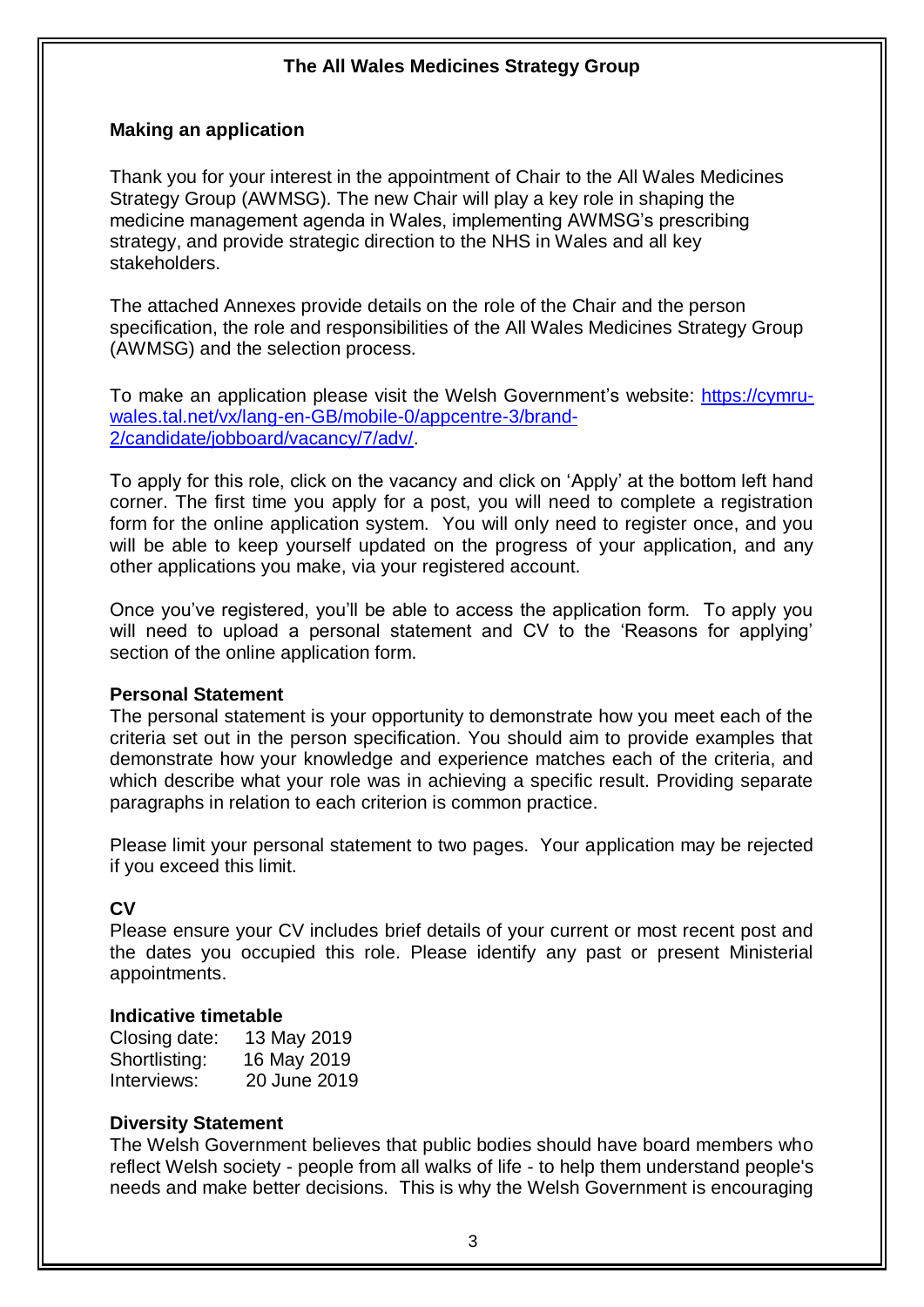a wide and diverse range of individuals to apply for appointments to public bodies. Applications are particularly welcome from all under-represented groups including women, people under 30 years of age, black, Asian and minority ethnic people, disabled people, lesbian, gay, bisexual and transgender people.

#### **Guaranteed Interview Scheme - Positive about Disability**

The Welsh Government operates a Positive about Disabled People scheme. The scheme guarantees an interview to disabled people if they meet the minimum criteria for the post. The application form also enables you to detail any specific needs or equipment that you may need if invited to attend an interview.

#### **Eligibility**

Applicants should be persons who conduct themselves at all times in a manner which will maintain public confidence.

Applicants should also note that being a member of AWMSG is a disqualifying post for membership of the National Assembly for Wales under the National Assembly for Wales (Disqualification) order 2015. <http://www.legislation.gov.uk/uksi/2015/1536/contents/made>

#### **Conflict of Interests**

You will be asked to declare any private interests which may, or may be perceived to, conflict with the role and responsibilities as Chair of AWMSG, including any business interests and positions of authority outside of the role in AWMSG.

Any conflicts of interest will be explored at interview. If appointed, you will also be required to declare these interests on a register which is available to the public.

#### **Standards in public life**

You will be expected to demonstrate high standards of corporate and personal conduct. All successful candidates will be asked to subscribe to the Code of Conduct for Board Members of Public Bodies, you can access this document at:

[http://www.bl.uk/aboutus/governance/blboard/Board%20Code%20of%20Practice%2](http://www.bl.uk/aboutus/governance/blboard/Board%20Code%20of%20Practice%202011.pdf) [02011.pdf.](http://www.bl.uk/aboutus/governance/blboard/Board%20Code%20of%20Practice%202011.pdf)

# **Contacts:**

For further information regarding the role please contact Darren Ormond Tel: 03000 255621or email: [darren.ormond@gov.wales.](mailto:darren.ormond@gov.wales)

If you need any further assistance in applying for this role, please contact the Welsh Government's Public Appointments Unit: [publicappointments@gov.wales.](mailto:publicappointments@gov.wales)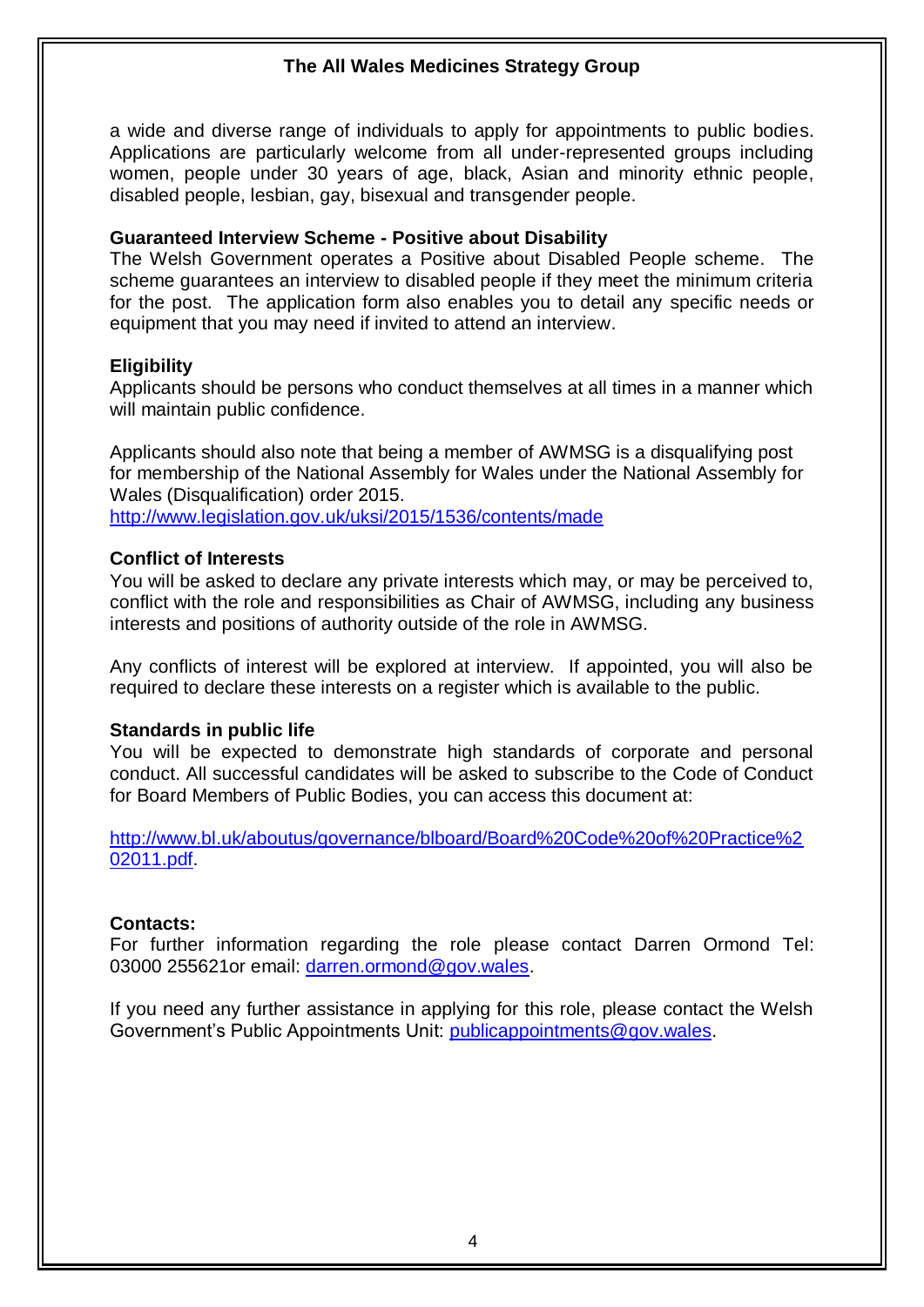# **Annex A**

# **Role Description and Personal Specification**

# **Role Description**

The appointed Chair will:

- Play a key role in shaping the medicine management agenda in Wales, and the implementing AWMSG's prescribing strategy
- Provide strategic direction to the NHS in Wales and all key stakeholders.
- Play a critical role in ensuring the work of the All Wales Therapeutics and Toxicology Centre (AWTTC) supports the Committee and NHS Wales in achieving their strategic objectives.
- Be instrumental in developing innovative partnerships which benefit patients
- Achieve best outcomes from the use of medicines in Wales
- Chair up to ten AWMSG meetings each year and be a member of the AWMSG Steering Committee which meets monthly.

# **Person Specification**

To be considered, you must be able to demonstrate that you have the qualities, skills and abilities to meet all the **essential** criteria for appointment.

- An interest in, and knowledge of the National Health Service and how it operates in Wales along with a detailed knowledge of pharmaceutical issues affecting patients;
- A persuasive communicator, capable of effectively chairing meetings and supporting the development of committees and operation of executive functions
- A proven ability of providing strong, effective and visible leadership skills;
- An ability to understand of the importance of high standards in public life and of the importance of patient and public engagement; and
- A proven track record of success or achievement in the public, voluntary or private sectors.
- Ability to demonstrate inclusive leadership in terms of group diversity and a clear understanding and commitment to equality.

# Personal Attributes and Skills

- Ability to motivate and inspire staff
- Good communication skills
- Engage with staff and staff representatives at all levels within the organisation Drive and determination, with the ability to instil vision and develop defined strategies to pursue long and short-term goals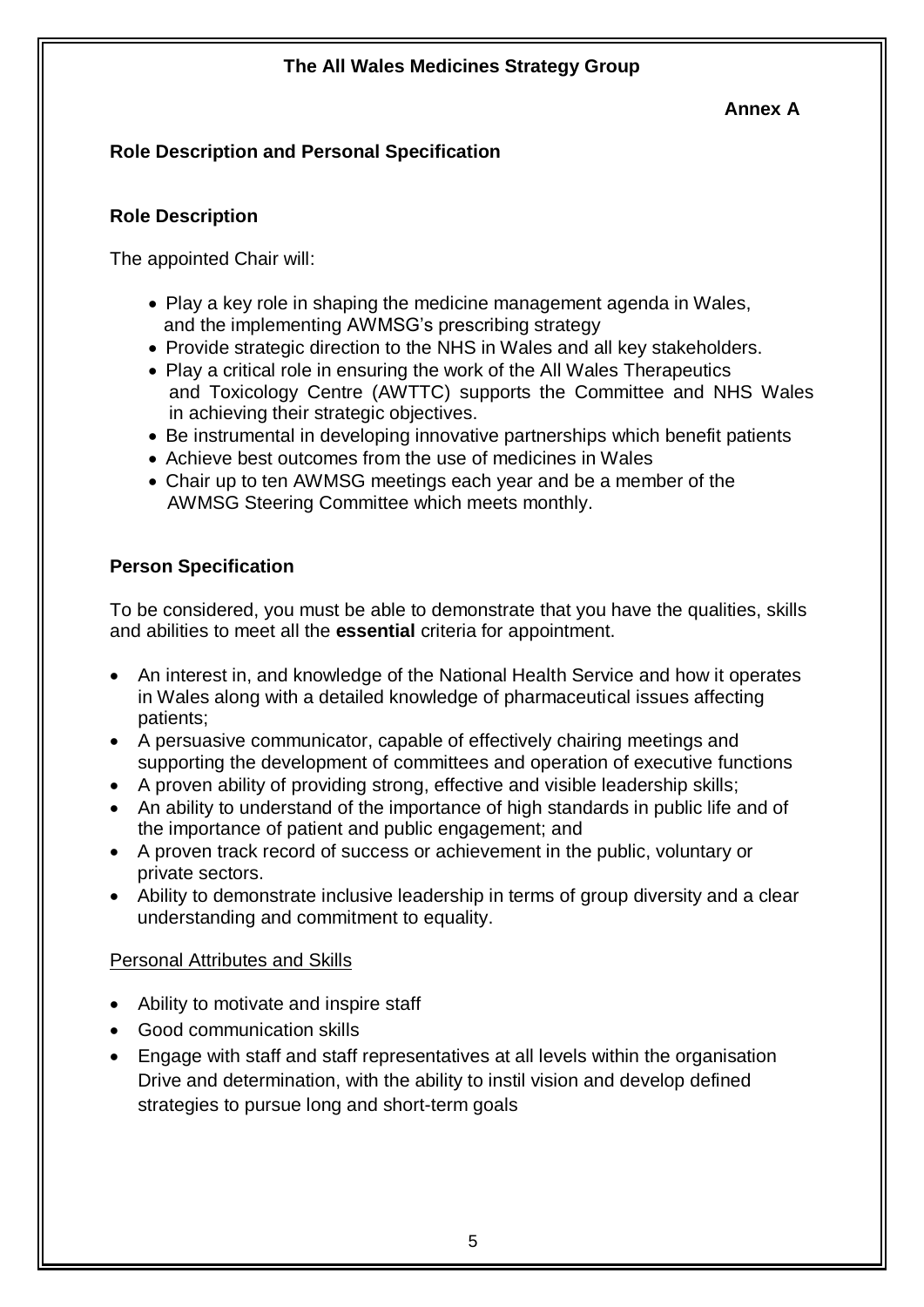We particularly welcome applications from women, disabled people and individuals with an ethnic minority background who are conversant with the world of prescribing and pharmaceutical and are genuinely interested in the work of AWMSG, and can contribute to making it a high performing public body.

#### **Welsh Language**

Welsh language skills are not required to undertake the duties of this post.

#### **Membership**

A list of the membership is attached at Annex C for information.

#### **Secretariat**

Secretariat and professional support to AWMSG is provided by the All Wales Therapeutics and Toxicology Centre, the umbrella organisation of AWMSG.

# **Terms of Appointment**

Appointments will be made by the Cabinet Secretary for Health and Social Services.

# **Duration of Appointment**

The appointment will be for an initial period of 4 years, renewable subject to satisfactory review.

# **Time Commitment**

The Chair will be expected to be available to work a minimum of 30 days per year as the AWMSG will meet at least 10 times a year. This will include attendance at the monthly AWMSG Steering Committee Meetings and other ad hoc meetings as required.

#### **Location of Meetings**

The AWMSG meetings are usually held in Llandough Hospital, Cardiff.

# **Remuneration**

The post is unsalaried but the successful candidate will be entitled to receive an honorarium at a daily rate of £337. Travel and other reasonable expenses (including GP locum costs) that might be incurred in carrying out work on *behalf of* AWMSG can also be claimed from the AWMSG within the recognised limits. You may also be eligible to claim reimbursement for costs in relation to child care/care of the elderly/assistant carer, whilst carrying out work on behalf of the AWMSG.

# **Starting date**

1 July 2019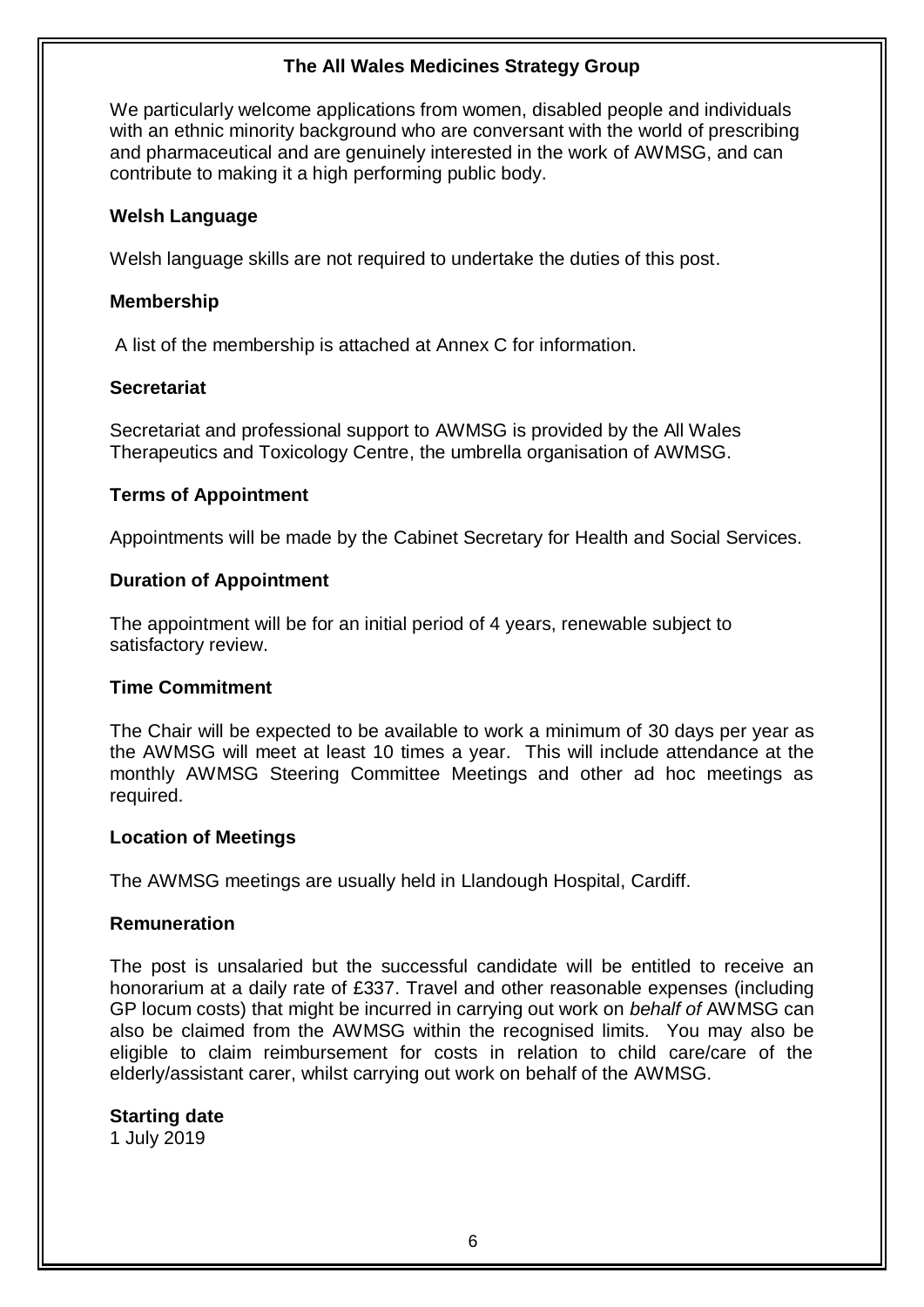# **Annex B**

# **Background**

Established in 2002, the All Wales Medicines Strategy Group (AWMSG) is a nonstatutory scientific advisory committee which provides advice in an effective, efficient and transparent manner to the Welsh Ministers on strategic medicines management and prescribing matters.

The AWMSG appraisal process, which has been recognised by the NHS Evidence Accreditation Scheme, gives patients in Wales, routine access to medicines ahead of appraisal by the National Institute for Health and Care Excellence (NICE).

# **Committee's Role**

The AWMSG brings together an expert panel including NHS doctors, pharmacists and other healthcare staff academics, health economists, industry representatives, patient advocates and lay representatives to reach a consensus on the use of new medicines within NHS Wales. It develops policies that promote the best use of medicines for patients in Wales. These decisions impact on medicines management issues affecting both primary and secondary care. The main priorities of AWMSG are:

- Advise Welsh Ministers of emerging technologies and medicines management to support strategic planning;
- Develop timely, independent and authoritative advice on new medicines and on the cost implications of making these medicines routinely available;
- Advise the Welsh Government on the development of a consistent evidence based and cost-effective medicines strategy for Wales.

The work of AWMSG is planned via the [AWMSG Steering Committee.](http://www.awmsg.org/awmsg_steering_committee.html) This committee prioritises the work programme of AWMSG to ensure the efficient use of AWMSG resources.

AWMSG works closely with NICE to complement the NICE Health Technology Appraisal programme.

All meetings of AWMSG are open to the public.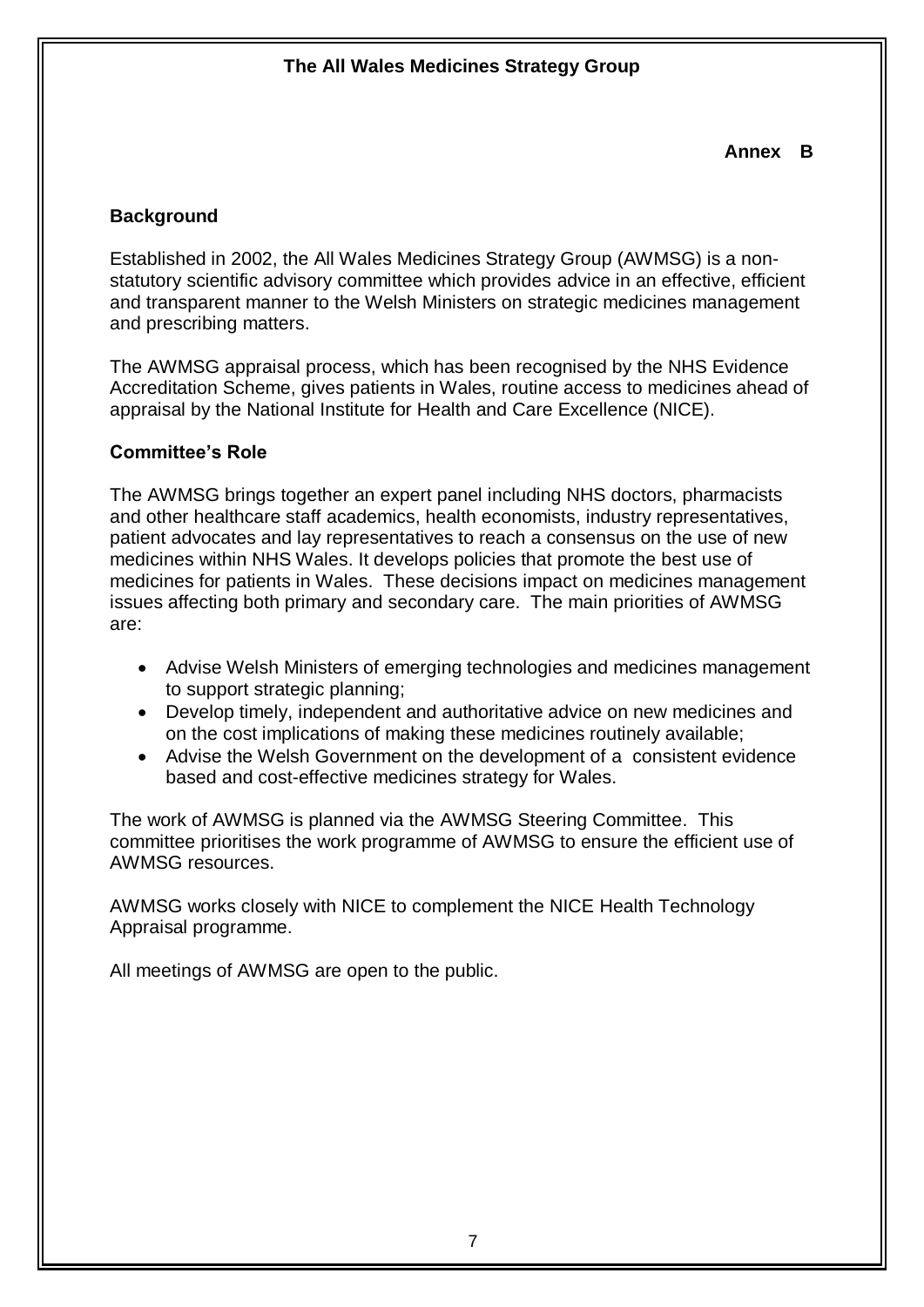#### **Annex C**

# **The selection process**

The interview panel will assess candidates' CVs and personal statements to determine who it believes best meet the criteria for the role, and who will be invited to interview. The panel will rely only on the information you provide in your CV and statement to assess whether you have the skills and experience required. Please ensure that you provide evidence to support how you meet all of the essential criteria.

The selection panel will be chaired by Andrew Evans (Welsh Government) and will also comprise of Sian Lewis (WHSSC), Katja Dew (Independent Member - Aneurin Bevan Local Health Board) and Meindert Boyson (NICE).

Your application may be "long-listed", subject to the volume of applications received, before it is passed to the shortlisting panel for consideration. You should be aware that in this situation, your application might not be considered in full by the entire panel.

We anticipate that during the panel will have decided who will be invited for interview in May 2019.

The panel will select for interview the strongest applicants who it feels have demonstrated that they best meet the criteria set out in the person specification. However, if you have applied under the guaranteed interview scheme and you meet the minimum essential criteria for the post, then you will also be invited for interview.

If you are invited to interview and if the interview date is not already provided in this information pack, we will aim to provide you with as much notice as we can of the interview date. If you are unable to make the arranged interview date, we will endeavour to re-arrange it but it might not be possible due to time constraints within the appointment timetable or selection panel availability.

You will receive email communication from the Appoint system to let you know whether or not you have been invited to be interviewed. It is our intention that interviews will take place in Welsh Government Offices at Cathay's Park, Cardiff.

If invited to interview, the panel will question you about your skills and experience, asking specific questions to assess whether you meet the criteria set out for the post.

Candidates, who the panel believe are 'appointable', will be recommended to Ministers who will make the final decision. The Cabinet Secretary may choose to meet with one or more appointable candidates before making a decision.

If you are successful, you will receive a letter appointing you as Chair of the All Wales Medicines Strategy Group, which will confirm the terms on which the appointment is offered.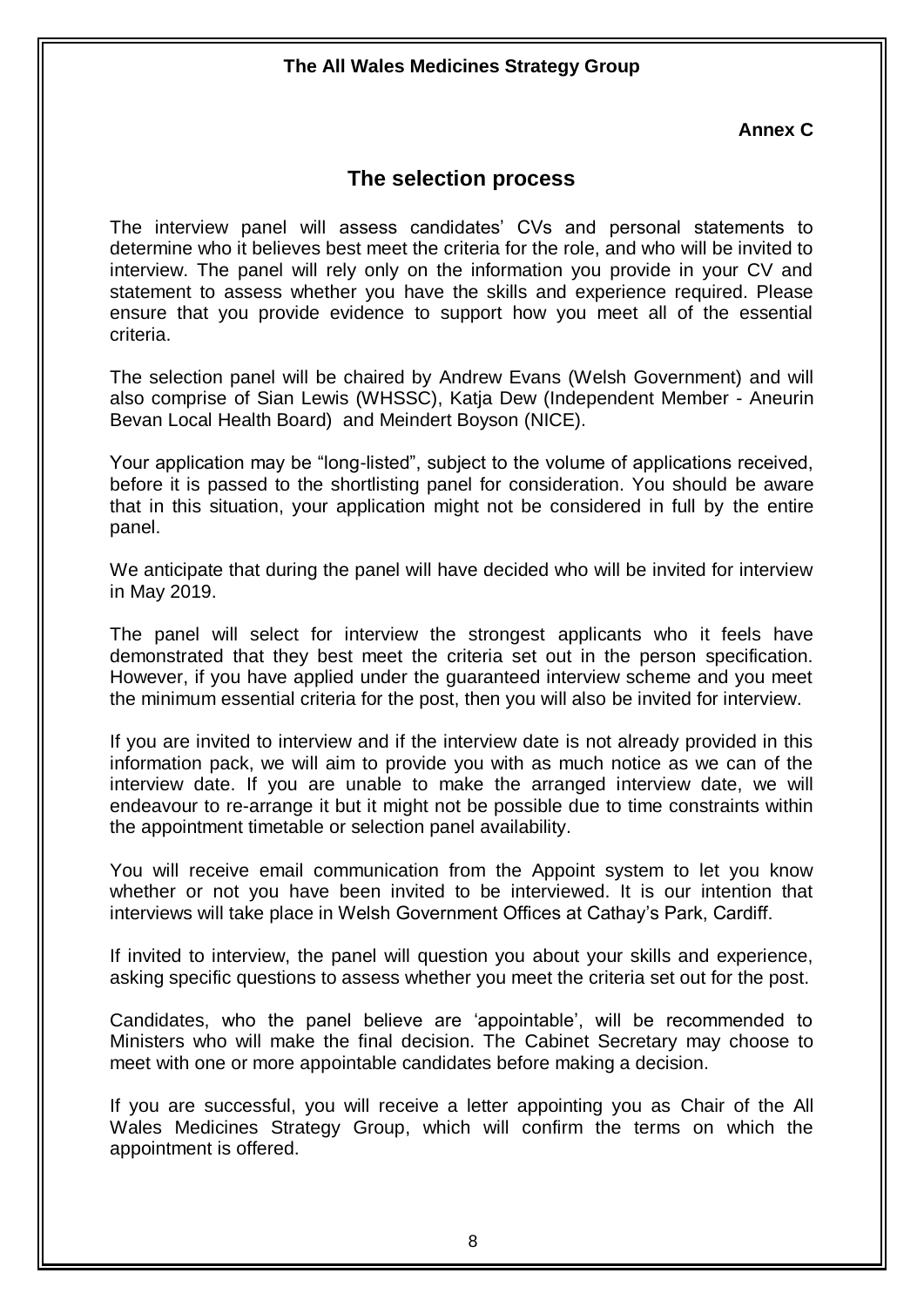If you are unsuccessful at interview, you will be notified. We appreciate it takes a lot of time and effort to apply for roles and that feedback is a valuable part of the process. As a result, the letter will provide the details of who you may approach for feedback on your interview and application, if you so wish

#### **Queries and complaints**

For queries about your application or to lodge a complaint please contact the Public Appointments Unit: [publicappointments@gov.wales.](mailto:publicappointments@gov.wales)

#### **If you are not completely satisfied**

Welsh Government will aim to process all applications as quickly as possible and to treat all applicants with courtesy. If you have any complaints about the way your application has been handled, please contact the Public Appointments Unit on 03000 61 6095 / 03000 25 3762 or email [publicappointments@gov.wales.](mailto:publicappointments@gov.wales)